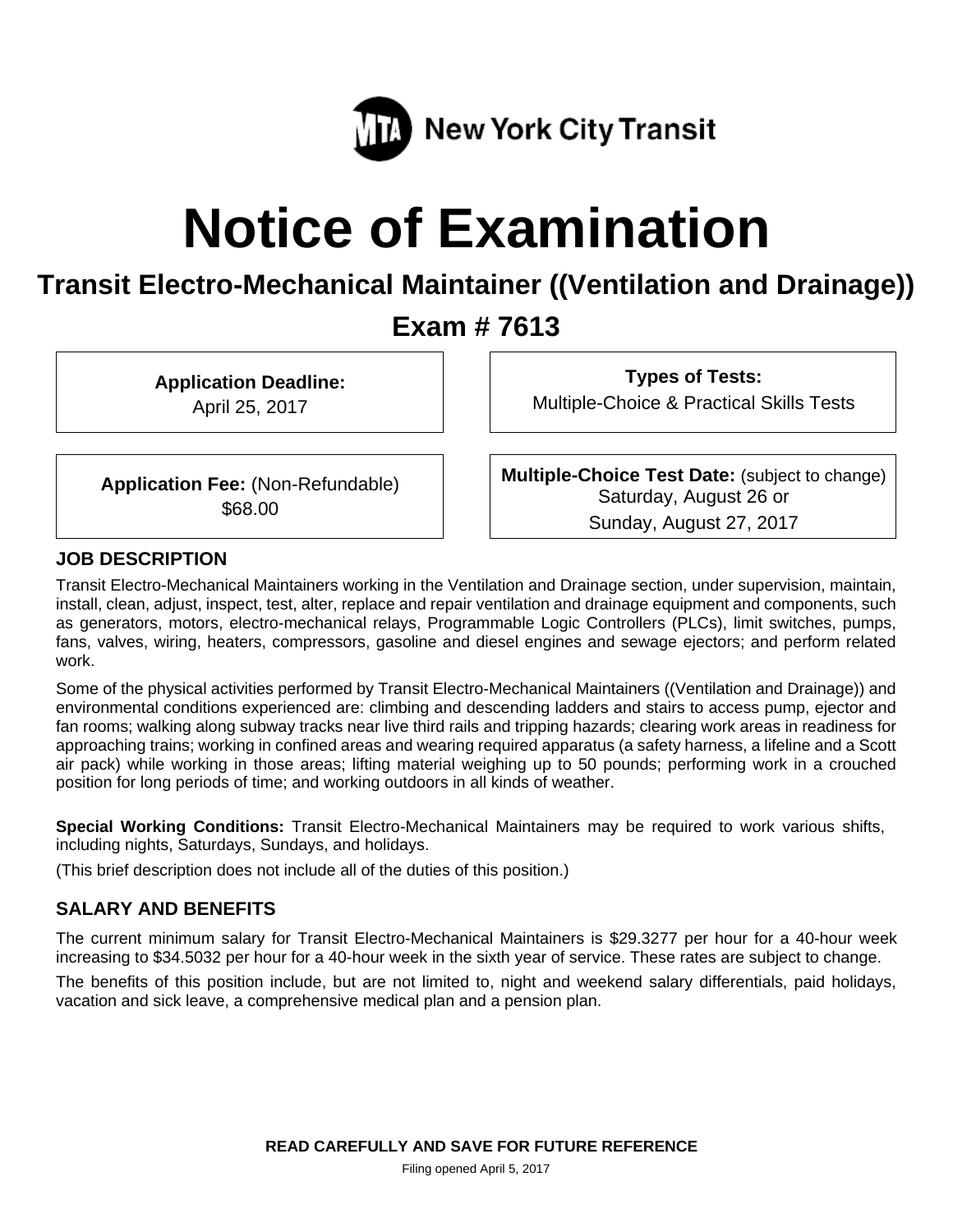#### **HOW TO QUALIFY**

**Education and Experience Requirements:** By the **last day of the Application Period,** you must meet one of the requirements in "1", "2" or "3" below:

- 1. Completion of a four-year, full-time apprenticeship in a mechanical or electrical trade, such as in the construction, repair and maintenance of elevators, escalators, pumps, fans, compressors, air conditioning and/or heating systems, recognized by the New York State Department of Labor, the U.S. Department of Labor; or any apprenticeship council that is recognized by the U.S. Department of Labor; **or**
- 2. Three years of full-time satisfactory experience at the journey level (i.e., fully-trained, knowledgeable, proficient and competent *mechanic*) in one or a combination of the following areas:
	- a. The installation, maintenance and repair of heavy duty electro-mechanical equipment, such as pumps, ventilating fans, air compressors, sewage ejectors, cranes and related electro-mechanical controls and motors; or
	- b. The installation, maintenance and repair of heavy duty electrical equipment, such as generators, motors, rectifiers, and transformers; or
	- c. The maintenance, overhaul and installation of heavy duty pneumatic or hydraulic equipment, gasoline or diesel engines, and their components; or
	- d. The installation, repair and maintenance of industrial, commercial or domestic air conditioning units, or commercial refrigeration equipment, or heating systems in buildings, and the electrical controls and wiring for such equipment; or
	- e. The construction, installation, maintenance and repair of elevators and escalators, and their components; **or**
- 3. Two years of full-time satisfactory experience at the journey level as described in paragraph "2." above, plus completion of one of the following listed below **before obtaining your journey-level experience**:
	- a. Two years of full-time satisfactory experience performing work described above as a mechanic's helper, apprentice or trainee; or
	- b. Graduation from a recognized trade school or technical school, with a major course of study in electromechanical, electrical or electronic technology, or a closely related field totaling 600 hours; or
	- c. Graduation from a vocational high school, with a major course of study in electro-mechanical, electrical or electronic technology, or a closely related field; or
	- d. An associate degree or a higher-level degree, from an accredited college or university with a major course of study in electro-mechanical, electrical or electronic technology, or a closely related field.

Vocational high school, trade school or technical school education must be approved by a State's Department of Education or a recognized accrediting organization. College education must be from an accredited college or university, accredited by regional, national, professional or specialized agencies recognized as accrediting bodies by the U.S. Secretary of Education, and by the Council for Higher Education Accreditation (CHEA).

Qualifying part-time experience will be credited on a pro-rated basis.

**Some examples of unacceptable experience include:** residential or commercial lighting and wiring; office machine repair; repair of home appliances such as refrigerators, freezers, toasters, home ovens, microwave ovens or vacuum cleaners; and installation and/or repairs of radios, audio equipment, video equipment or computer hardware.

You may be given the multiple-choice and practical skills tests before we review your qualifications. You are responsible for determining whether you meet the qualification requirements for this examination prior to submitting your application. If you are marked "Not Qualified," your application fee will **not** be refunded and you will **not** receive a score.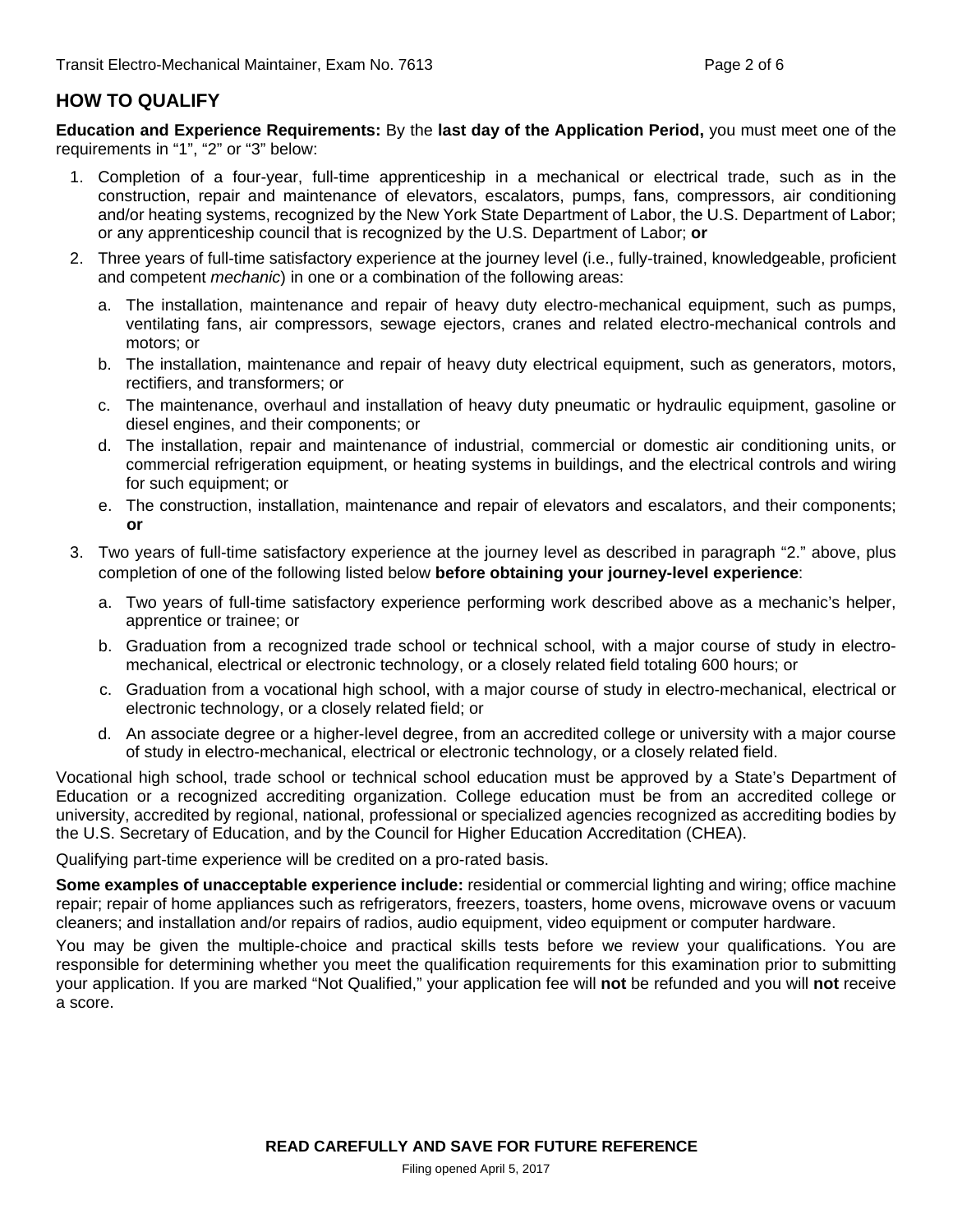#### **REQUIREMENTS TO BE APPOINTED**

**Driver License Requirement:** At the time of appointment, you must possess:

- 1. A Class B Commercial Driver License (CDL) valid in the State of New York with an endorsement for hazardous materials and no restrictions that would disqualify you from performing the duties of this position; or
- 2. A motor vehicle driver license valid in the State of New York and a learner permit for a Class B Commercial Driver License (CDL) valid in the State of New York with an endorsement for hazardous materials and no restrictions that would disqualify you from performing the duties of this position.

If you qualify under "2" above, your appointment will be subject to the receipt of the Class B Commercial Driver License (CDL) valid in the State of New York, with an endorsement for hazardous materials and no disqualifying restrictions within six months of appointment.

The CDL, as described, must be maintained for the duration of your employment in the Ventilation and Drainage section. If you have moving violations, a license suspension or an accident record, you may be disqualified.

**Drug Screening Requirement:** You must pass a drug screening in order to be appointed, and if appointed, you will be subject to random drug and alcohol tests for the duration of your employment. Additionally, if you have tested positive on a drug or alcohol test or had a refusal to test during pre-employment or while employed by a Federal DOT-regulated employer during the applicable period, you must have completed the Substance Abuse Professional (SAP) process required by federal law in order to be appointed to this safety-sensitive position.

**Residency:** New York City residency is not required for this position.

**English Requirement:** You must be able to understand and be understood in English.

**Proof of Identity:** Under the Immigration Reform and Control Act of 1986, you must be able to prove your identity and your right to obtain employment in the United States prior to employment with MTA New York City Transit.

#### **HOW TO OBTAIN AN APPLICATION**

During the application period, you may obtain an *Application* for this examination online at http://www.mta.info/nyct/hr/appexam.htm or in person at the MTA New York City Transit Exam Information Center as indicated below:

**MTA New York City Transit Exam Information Center:** Open Monday through Friday, from 9 AM to 3 PM, in the lobby at 180 Livingston Street, Brooklyn, New York. Directions: take the A, C, F or R trains to the Jay Street-Metro Tech Station, or the 2, 3 or G train to the Hoyt Street Station.

#### **REQUIRED FORMS**

- 1. **Application:** Make sure that you follow all instructions included with your *Application*, including payment of fee. Save a copy of the instructions for future reference.
- 2. **Education and Experience Test Paper:** Write your social security number in the box at the top of the cover page, and the examination title and number in the box provided. This form must be filled out completely and in detail for you to receive your proper rating. Keep a copy of your completed Education and Experience Test Paper for your records.
- 3. **Foreign Education Fact Sheet (Required only if you need credit for your foreign education for this examination):** If you were educated outside the United States, you must have your foreign education evaluated to determine its equivalence to education obtained in the United States. The services that are approved to make this evaluation, as well as instructions on how to submit this evaluation are listed in the Foreign Education Fact Sheet included with your application packet. When you contact the evaluation service, ask for a "document-by document" (general) evaluation of your foreign education.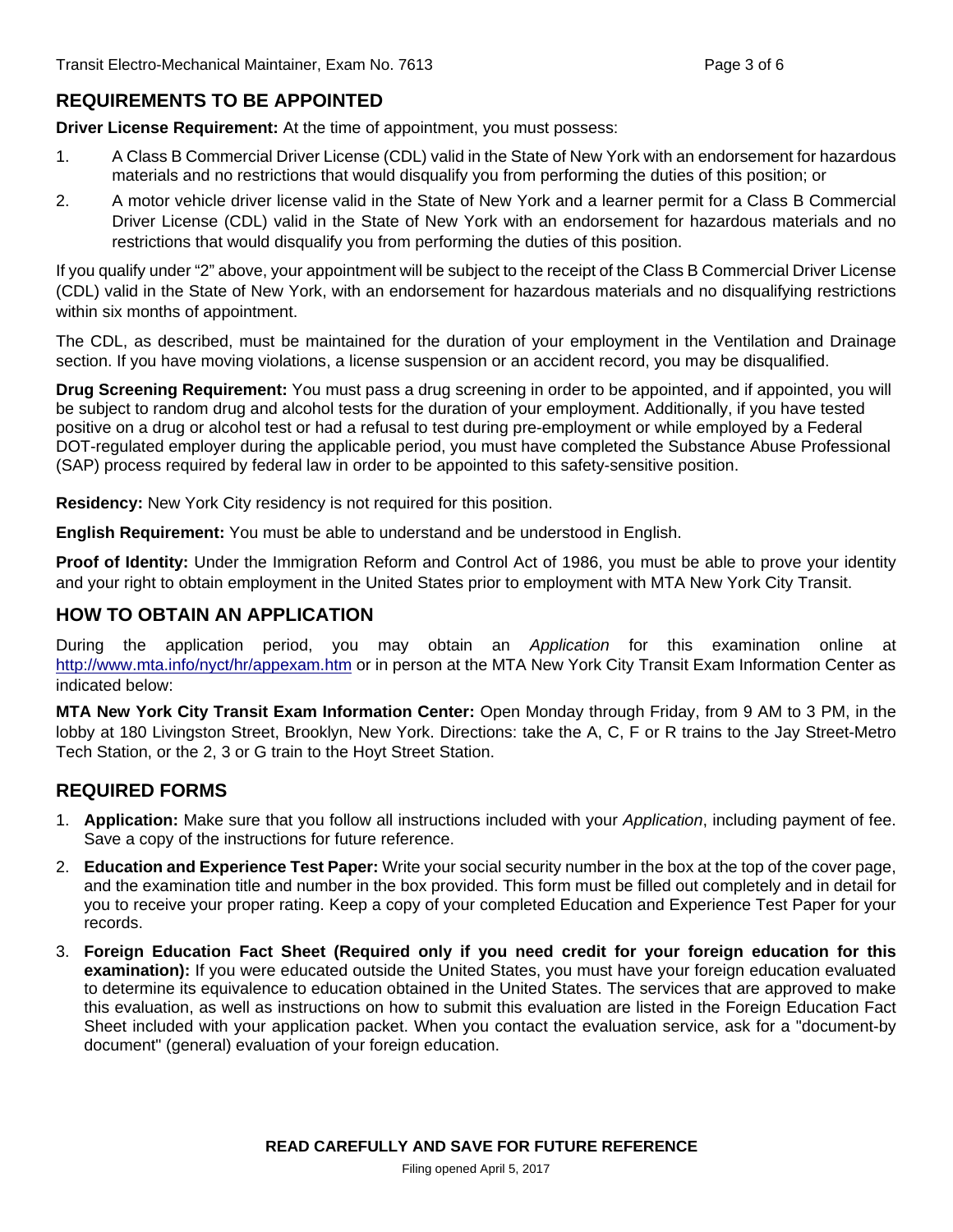#### **HOW TO SUBMIT AN APPLICATION AND PAY THE APPLICATION FEE**

If you believe you meet the requirements in the "How to Qualify" section, **you must apply by mail**. MTA New York City Transit will **not** accept applications in person.

#### **Applications by Mail must:**

- 1. Include all of the required forms, as indicated in the "Required Forms" section above.
- 2. Be postmarked by the last day of the application period.
- 3. Be mailed to the address in the "Correspondence Section" of this notice.
- 4. Include the appropriate fee in the form of a money order.

#### **The Money Order (Postal Money Order Preferred) must:**

- 1. Be made payable to MTA New York City Transit.
- 2. Be valid for one year.
- 3. Have the following information written on it: your name, home address, the last four digits of your social security number, and the exam title and exam number.

Save your money order receipt for future reference and proof of filing an *Application*.

#### **Cash and personal checks will not be accepted**.

**Application Fee:** This fee is generally not refundable. Under special circumstances, you may be entitled to a refund. You should refer to the Department of Citywide Administrative Services (DCAS) Exam Regulations to determine if you are entitled to a refund prior to requesting a refund. You can refer to the bottom of the last page of this Notice of Examination for instructions on how to obtain a copy of the DCAS Exam Regulations.

#### **HOW TO SUBMIT AN APPLICATION WHEN REQUESTING A FEE WAIVER**

Applicants who wish to request a Fee Waiver must obtain an *Application* in person at the MTA New York City Transit Exam Information Center as indicated below and must submit the *Application* and required forms by mail to the address in the Correspondence section below **by the last day of the application period.**

MTA New York City Transit will not accept applications in person. Additional information on requesting an application fee waiver is available with the *Application.* 

#### **ADMISSION LETTER**

An *Admission Letter* will be mailed to you about 10 days before the date of the multiple-choice test. If you do not receive an *Admission Letter* at least 4 days before the test date, you may obtain a duplicate letter at the MTA New York City Transit Exam Information Center (as indicated above). A paper copy of the *Admission Letter* is your ticket for admission to the test.

#### **THE TEST**

You will be given a qualifying multiple-choice test and a competitive practical skills test. You must achieve a score of at least 70% to pass each test. Only those who meet the qualifying education and experience requirements and pass the qualifying multiple-choice test will be scheduled to take the competitive practical skills test. Your score on the competitive practical skills test will determine your place on the eligible list.

The qualifying multiple-choice test may include questions on basic electrical theory; electrical, mechanical, pneumatic and hydraulic devices and components related to the ventilation and drainage trade; proper selection and use of tools, instruments and materials; safe, proper and efficient work practices; reading and interpreting blueprints and drawings; performing job-related calculations; keeping records and other related areas.

(continued)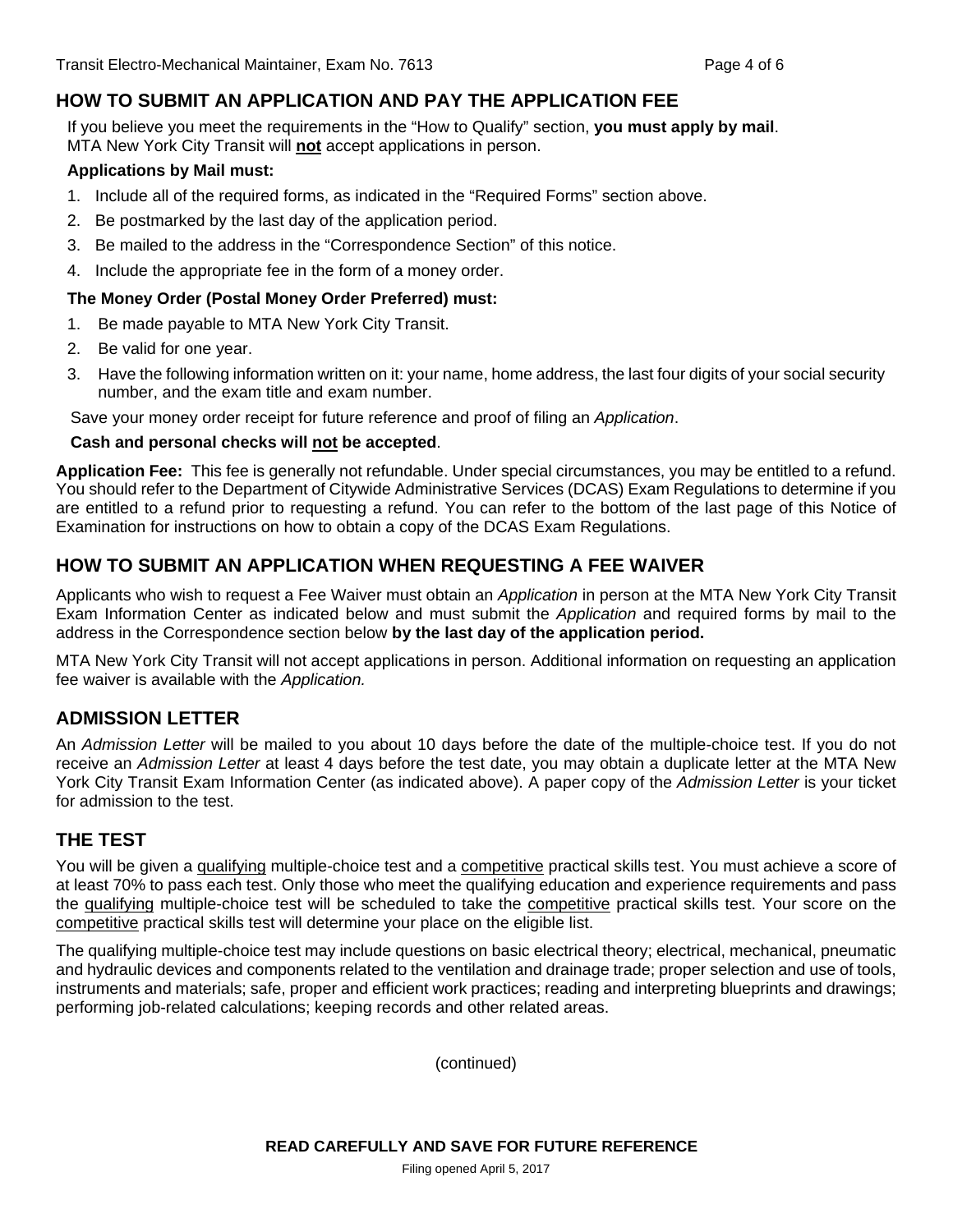#### **THE TEST (continued)**

The competitive practical skills test may include tasks related to the installation, testing, maintenance, and repair of electrical, electronic, mechanical, and electromechanical components and systems related to the ventilation and drainage trade, including the selection and use of appropriate tools, materials, and measuring devices; related mechanical work; reading and interpreting technical drawings; shop math; safe work practices and procedures; and other related areas.

Veterans' or Disabled Veterans' Credit will be granted only to eligible passing candidates who request that such credit be applied. Veterans' or Disabled Veterans' Credit should be requested at the time of application, but **must** be requested before the date the eligible list is established. Claims for Veterans' or Disabled Veterans' Credit cannot be made once the eligible list is established.

#### **TEST ADMINISTRATION GUIDELINES**

**Warning:** You are not permitted to enter the test site with cellular phones, beepers, pagers, cameras, portable media players, or other electronic devices. Calculators are permitted; however, they must be hand-held, battery or solarpowered, numeric only. Calculators with functions **other than** addition, subtraction, multiplication and division **are prohibited**. Electronic devices with an alphabetic keyboard or with word processing or data recording capabilities such as planners, organizers, etc. are prohibited. If you use any of these devices in the building at any time before, during or after the test, you may not receive your test results, your test score may be nullified, and your application fee will not be refunded.

You may not have any other person, including children, present with you while you are being processed for or taking the test and no one may wait inside the test site while you are taking the test.

**Required Identification:** You are required to bring one (1) form of valid (non-expired) signature and photo bearing identification to the test site. The name that was used to apply for the exam must match the first and last name on the photo ID. A list of acceptable identification documents is provided below. If you do not have an acceptable ID, you may be denied testing. Acceptable forms of identification (bring one) are as follows: state issued driver's license, state issued identification card, US Government issued passport, US Government issued military identification card, US Government issued Alien Registration Card, employer identification card with photo, or student identification card with photo.

**Leaving:** You must leave the test site once you finish the test. If you leave the test site after being fingerprinted but before finishing the test, you will not be permitted to re-enter. If you disregard this instruction and re-enter the test site, you may not receive your test results, your test score may be nullified, and your application fee will not be refunded.

#### **THE TEST RESULTS**

If you meet the qualifying education and experience requirements and pass the qualifying multiple-choice test and the competitive practical skills test, your name will be placed in final score order on an eligible list and you will be given a list number. You will be notified by mail of your test results. You will be considered for appointment when your name is reached on the eligible list.

#### **SPECIAL ARRANGEMENTS**

**Special Test Accommodations:** If you plan to request special testing accommodations due to disability or an alternate test date due to your religious belief, follow the instructions included with your *Application* and mail your request to the address found in the "Correspondence Section" below no later than 30 days prior to the scheduled test date.

#### **SPECIAL ARRANGEMENTS (continued)**

**Make-Up Test:** You may apply for a make-up test if you cannot take the test on the scheduled test date for any of the following reasons:

1. Compulsory attendance before a public body;

(continued)

#### **READ CAREFULLY AND SAVE FOR FUTURE REFERENCE**

Filing opened April 5, 2017